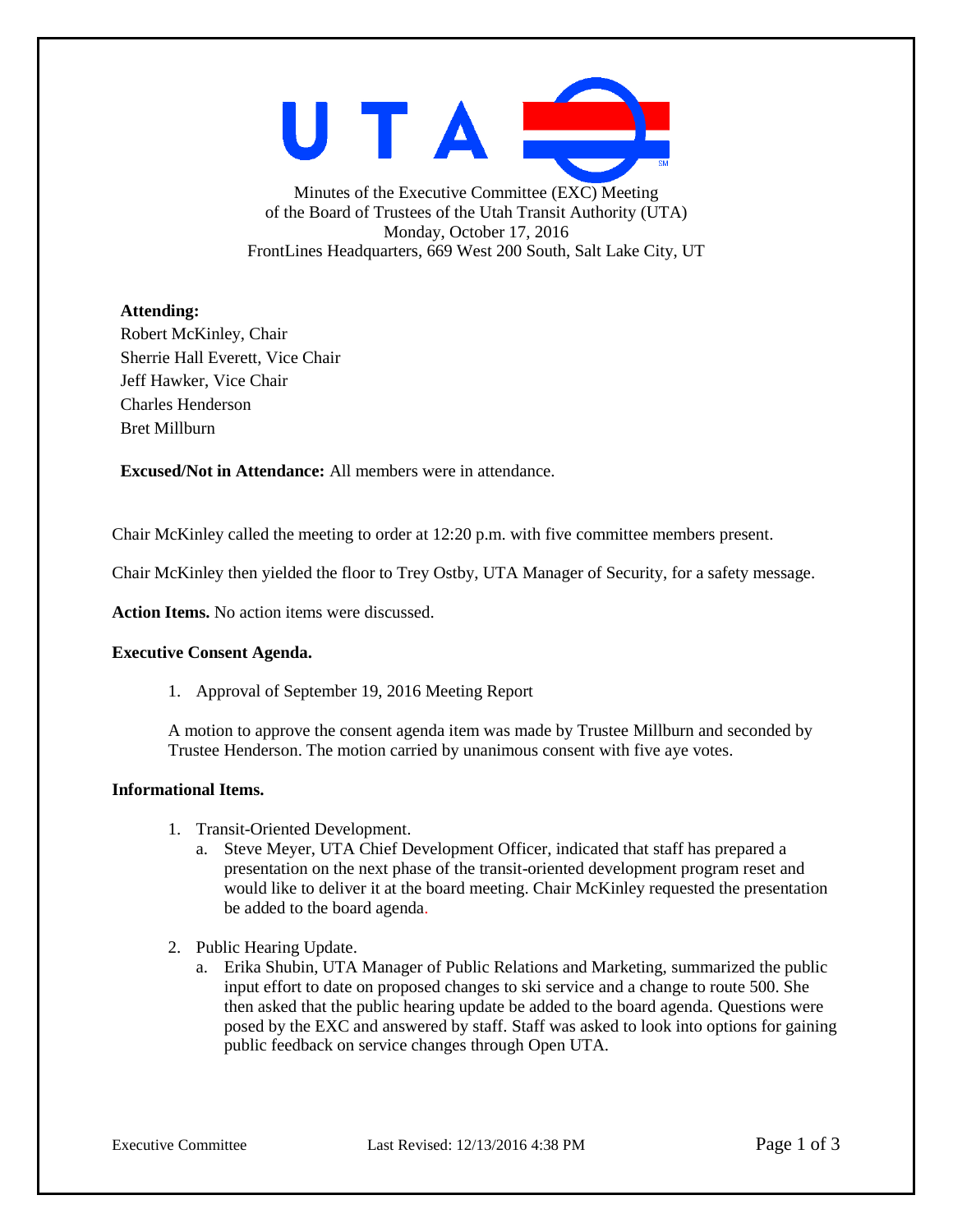## **Board Meeting Agenda Approval.**

- 1. R2016-10-01: Submission of the Tentative 2017 Budget for Approval.
	- a. Trustee Millburn requested that Jerry Benson, UTA President/CEO, provide an update on questions received from the board related to the budget following last week's committee of the whole meeting. Mr. Benson responded. Trustee Henderson asked that more details on expenditures be included in the report to the board that will be given later this month. Chair McKinley requested that information on reserve funds be part of the budget presentation in board meeting. Trustee Millburn asked that any additional information requested by one trustee be provided to all trustees. Vice Chair Everett asked for more information on how the budget reflects a shift in focus from capital projects to service and operations. A motion to forward the resolution to the board agenda was made by Trustee Millburn and seconded by Trustee Everett. The motion carried by unanimous consent.
- 2. R2016-10-02: Interlocal Assignment Assumption & Consent Agreement Mountain Accord to Central Wasatch Commission.
	- a. Chair McKinley summarized the resolution and yielded the floor to Jayme Blakesley, UTA General Counsel, for additional detail. A motion to forward the resolution to the board agenda was made by Trustee Henderson and seconded by Trustee Millburn. The motion carried by unanimous consent.
- 3. Monthly Financial Report for August 2017.
	- a. Robert Biles, UTA Vice President of Finance, presented the August financial dashboard and report.
- 4. State of UTA.
	- a. Mr. Benson requested that the State of UTA item be deferred to the November board meeting.
- 5. Travel to Winnipeg, Canada.
	- a. Staff is requesting that two employees be allowed to travel to Winnipeg, Canada, to perform a Federal Transit Administration-required inspection on the New Flyer pilot bus this coming February. One employee would stay in Winnipeg for a one-week duration and the other employee would stay in Winnipeg for a two-week duration.

The board meeting agenda was set as outlined in the EXC meeting.

Chair McKinley asked the EXC to consider some kind of committee structure, including potential committee of the whole meetings when warranted, to meet on an as-needed basis. He asked that the EXC be prepared to share their thoughts on this topic at the next board meeting.

**Closed Session.** Chair McKinley indicated there was a matter to be discussed in closed session relative to litigation. A motion to move into closed session was made by Trustee Millburn and seconded by Trustee Henderson. The motion carried by unanimous consent and the EXC moved into closed session at 1:00 p.m.